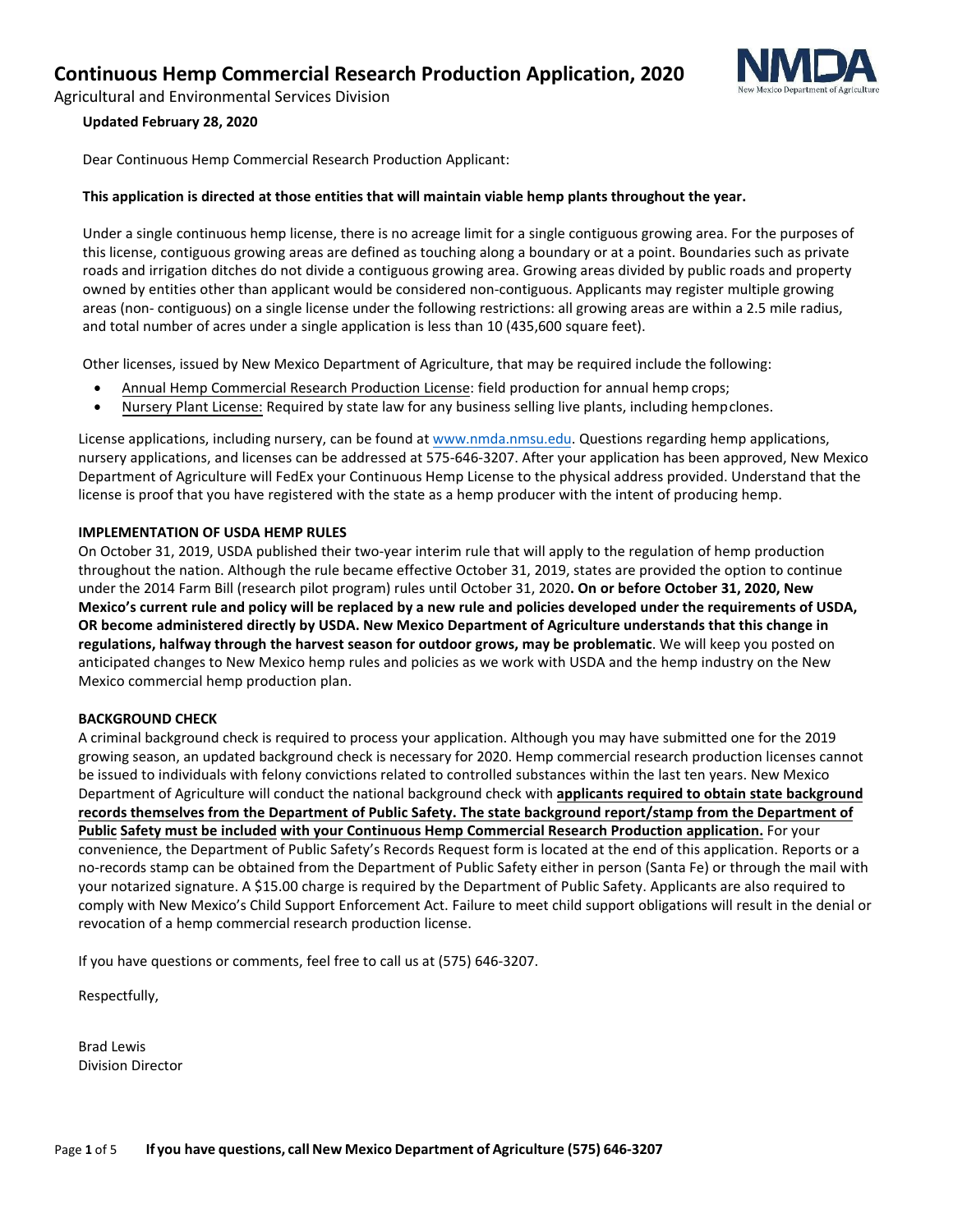

Agricultural and Environmental Services Division

**Continuous Hemp Commercial Research Production License** is intended for growers maintaining viable hemp plants throughout the year as part of a greenhouse or plant nursery operation (clonal production). The Continuous Hemp Commercial Research Production License is not intended for production of an annual crop. Forms can be filled in electronically before printing or printed and filled manually before mailing. Ensure fees are submitted with a complete application. Applications that contain errors or are illegible will be returned for corrections. **License expires January 31, 2021**. Federal law precludes the state from issuing a hemp commercial research production license to an applicant that has been convicted of a felony related to controlled substances. Applicants are required to fill out the Continuous Commercial Research Hemp Production License application, calculate fees, sign the acknowledgment form, and return a completed application (including state background information, check or money order) to:

Physical Address:

New Mexico Department of Agriculture Entomology and Nursery Industries 3190 S. Espina Las Cruces, NM 88003

#### Mailing Address:

New Mexico Department of Agriculture Entomology and Nursery Industries MSC 3BA New Mexico State University P.O. Box 30005 Las Cruces, NM 88003

## **Applicant Information:**

| Legal Last Name                   |                                               | Legal First Name                                                                                                                                                                                                                     | Middle                                              |  |
|-----------------------------------|-----------------------------------------------|--------------------------------------------------------------------------------------------------------------------------------------------------------------------------------------------------------------------------------------|-----------------------------------------------------|--|
|                                   | Email address                                 |                                                                                                                                                                                                                                      | Cell Tele#                                          |  |
|                                   | Additional Contact Person (i.e. Farm Manager) |                                                                                                                                                                                                                                      | Cell Tele#                                          |  |
| <b>Business Mailing Address:</b>  | Email address                                 |                                                                                                                                                                                                                                      | Business name to include on license (if applicable) |  |
|                                   |                                               | the control of the control of the control of the control of the control of the control of the control of the control of the control of the control of the control of the control of the control of the control of the control        |                                                     |  |
|                                   |                                               | and the control of the control of the control of the control of the control of the control of the control of the<br>and the control of the control of the control of the control of the control of the control of the control of the |                                                     |  |
| <b>Business Physical Address:</b> |                                               | <u> 1989 - Johann Stoff, deutscher Stoff, der Stoff, der Stoff, der Stoff, der Stoff, der Stoff, der Stoff, der S</u>                                                                                                                |                                                     |  |
|                                   |                                               | and the control of the control of the control of the control of the control of the control of the control of the                                                                                                                     |                                                     |  |
|                                   |                                               |                                                                                                                                                                                                                                      |                                                     |  |
| For Office Use only:              |                                               |                                                                                                                                                                                                                                      |                                                     |  |
|                                   |                                               |                                                                                                                                                                                                                                      |                                                     |  |
|                                   |                                               |                                                                                                                                                                                                                                      |                                                     |  |
|                                   |                                               |                                                                                                                                                                                                                                      |                                                     |  |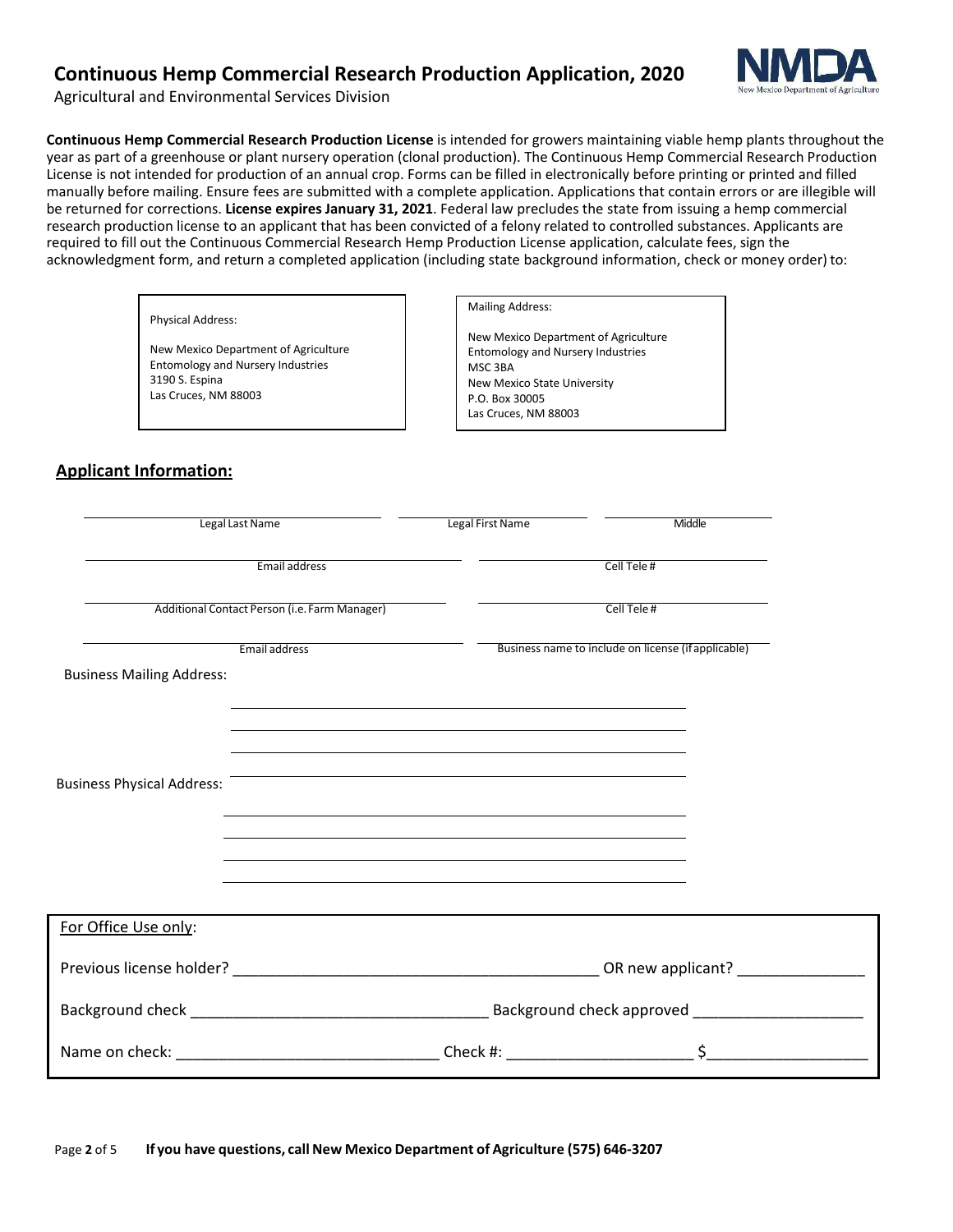

Agricultural and Environmental Services Division

## **Growing Area 1:**

There is no area limit for a single contiguous growing area. Multiple growing areas (not contiguous) can be included in one license under the following conditions: each growing area is within a 2.5 mile radius of a central point, and the total growing areas do not exceed 10 acres (435,600 square feet) under one license. Each growing area, covered under one license, must be owned or leased by a single licensee. Growing areas outside a 2.5 mile radius or in excess of 10 non-contiguous acres are required to be registered under a separate license (Multiple contiguous greenhouse bays are considered a single growing area).

1. Growing area location: Latitude (Decimal Degreesi.e., 32.86312): Longitude (Decimal Degrees i.e., -106.294074):

County: NearestTown/City:

*(Open Google Maps in your internet browser, navigate to growing location and click the mouse. White box will appear at bottom of screen with decimal degree coordinates in gray text.)*

2. Are you the owner of the property?  $\Box$  Yes  $\Box$  No *If the answer is no, you are required to complete the Hemp Cultivation Landowner Affidavit document and include it with this application. This document is available on the NMDA website.*

## 3. Township/Range/Section data:

Go t[o www.earthpoint.us/TownshipsSearchByLatLon.aspx](http://www.earthpoint.us/TownshipsSearchByLatLon.aspx) and enter GPS coordinates from line 1 above to get your Township, Section, and Range. If results for this growing area are a part of a land grant and survey data does not exist, please enter N/A below and fill in name of landgrant:

| (Township                    | Range (R) | $\sqrt{2}$<br>Section (S) |
|------------------------------|-----------|---------------------------|
| 4.7c<br>$-111$<br>(LX. II/J) | (Ex: R6E) | $\sim$<br>- 11<br>, ۲.۵ ک |

4. Total number of square feet designated for hemp production at this growing area: sq. ft.

5. Description of operation, check all that apply:

| $\Box$ Bio fuels $\Box$ CBD extraction $\Box$ Clonal production $\Box$ Cosmetic/beauty products $\Box$ Dietary supplement |
|---------------------------------------------------------------------------------------------------------------------------|
| $\Box$ Genetic development $\Box$ Fiber $\Box$ Food/drink additives $\Box$ Grain $\Box$ Hempcrete $\Box$ Seed production  |
| $\Box$ Smokable flower/pre-rolls $\Box$ Other:                                                                            |

6. Provide hemp varietiesto be maintained at this growing area. Amendments to your variety list can be made by submitting changes, in writing, to New Mexico Department of Agriculture. Additional varietal fee mayapply.

|                | <b>Variety Name/Identifier</b> | <b>Estimated Number of</b><br>plants |    | <b>Variety Name/Identifier</b> | <b>Estimated Number of</b><br>plants |
|----------------|--------------------------------|--------------------------------------|----|--------------------------------|--------------------------------------|
|                |                                |                                      | 6  |                                |                                      |
| $\overline{2}$ |                                |                                      | ⇁  |                                |                                      |
| 3              |                                |                                      | 8  |                                |                                      |
| $\overline{4}$ |                                |                                      | 9  |                                |                                      |
| 5              |                                |                                      | 10 |                                |                                      |

*Additional growing area forms are available on the NMDA website. Fill out additional growing area forms as needed and include them with this application. If number of varieties exceed 10 for this growing area (#1), include additional varieties on a separate sheet of paper (include growing area number, i.e., 1, 2, 3…).*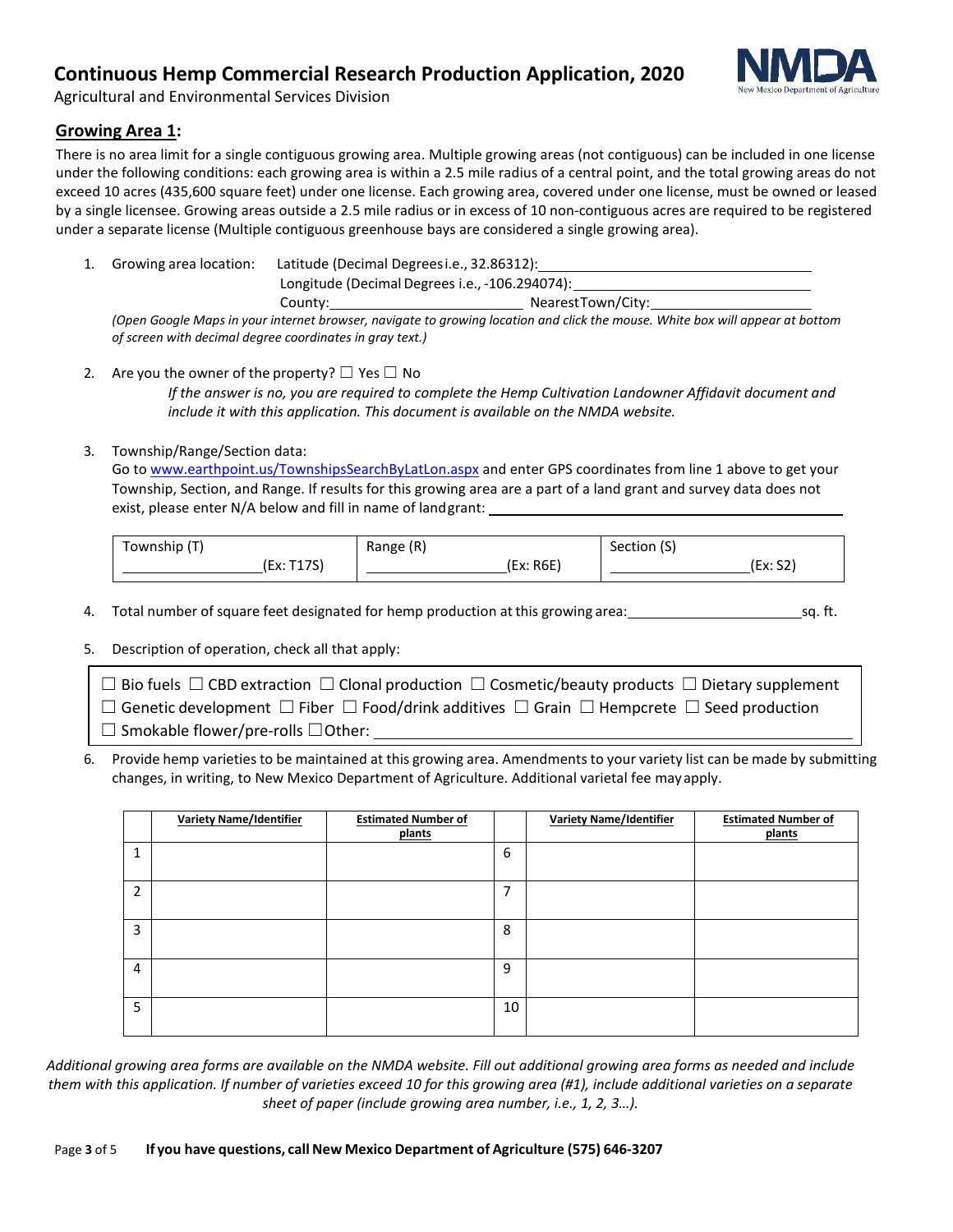

 $\frac{1}{2}$ (minimum \$5.00)

Agricultural and Environmental Services Division

| <b>Fees:</b> (auto-fill not available to calculate fees, enter manually) |  |  |
|--------------------------------------------------------------------------|--|--|
|                                                                          |  |  |
|                                                                          |  |  |

| - -<br>. Total number<br>ornem <sup>,</sup><br>imb varie<br>J. |  |  | $\sim$<br>ur<br>'mı<br>nıı<br>. |
|----------------------------------------------------------------|--|--|---------------------------------|
|----------------------------------------------------------------|--|--|---------------------------------|

**4. Total fee enclosed with application (sum of dollar amounts in 1, 2, and3 above) ..................................... \$** 

*Ensure fee payment, in the form of check or money order, is included with your application. Fees based on: \$750.00 registration fee + \$.75 / 1,000 square feet of hemp production + \$10.00 per variety.*

## **Acknowledgments:**

- 1. Terms of this application and license are subject to change during the 2020 growing season in order to meet United States **Department of Agriculture (USDA) requirements per USDA Agricultural Market Service (AMS) Domestic Hemp Production Program interim final rule published on October 31, 2019. Interim final rule full text can be found at: [https://www.federalregister.gov/documents/2019/10/31/2019-23749/establishment-of-a-domestic-hemp- production](https://www.federalregister.gov/documents/2019/10/31/2019-23749/establishment-of-a-domestic-hemp-production-program)[program](https://www.federalregister.gov/documents/2019/10/31/2019-23749/establishment-of-a-domestic-hemp-production-program)**
- **2.** Licensee understands hemp produced under the terms of thislicense is part of a research pilot program and data on hemp production may be requested of the license holder.
- **3.** Understand that possession of viable hemp plants without a valid Annual or Continuous Hemp Commercial Research Production License is a violation of state law. Annual or Continuous Hemp Commercial Research Production License cannot be transferred to another individual, business, orentity.
- **4.** Licensee hasreviewed all local laws and ordinancesfor any provisions prohibiting production of hemp at the growing location specified in this application. E.g., water sources, agricultural limitations, zoning.
- **5.** Understand that possession of an NMDA Continuous Hemp Commercial Research Production License does**NOT** imply or constitute ownership of a given hemp crop.
- 6. Understand hemp, covered under this license, cannot be harvested without New Mexico Department of Agriculture issued documents authorizing harvest of specific varieties listed.
- **7.** Agree to complete harvest of compliant hemp varieties within specific dates provided by New Mexico Department of Agriculture. Understand hemp varieties, not harvested by the required harvest date, may be subject to additionalsampling to determine THC values, or may be subject to destruction or disposed of in a manner approved by the New Mexico Department of Agriculture.
- 8. Agree to complete post-harvest crop destruction within specific dates provided by New Mexico Department of Agriculture.
- **9.** Accept financial responsibility for expenses associated with destruction or disposition of noncompliant cannabis varieties (i.e., in excess of .3% THC) and for post-harvest crop destruction ordisposition.
- **10.** Understand licenseesinvolved in the production of clones orseed for the purpose of marketing shall maintain records including variety, quantity, buyer, and destination for each transaction for a period of threeyears.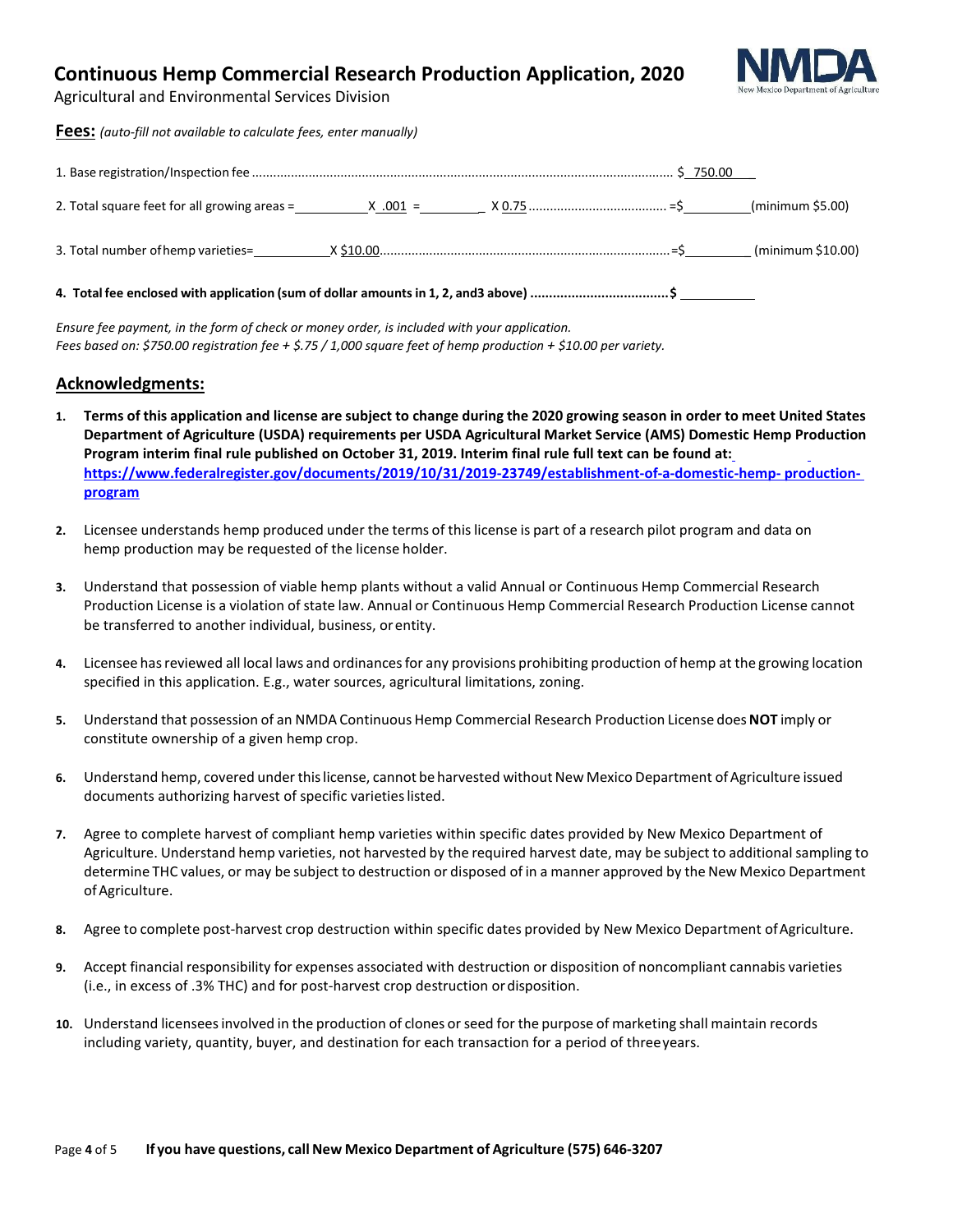

Agricultural and Environmental Services Division

## **Acknowledgments continued:**

- **11.** Allow New Mexico Department of Agriculture staff accessto all hemp growing areas and relevant documents as determined by the department.
- **12.** Understand licensee is required to remove plant/tissue samples, under the oversight of New Mexico Department of Agriculture staff, and licensee isresponsible for the delivery ofsamplesto a New Mexico Department of Agriculture approved laboratory for the purpose of determining THC levels (post decarboxylation) prior to harvest.
- **13.** Understand licensee shall be responsible for additional charges associated with addressing noncompliant issues incurred by New Mexico Department of Agriculture.
- **14.** Understand specific data contained within this application may be subject to release underthe Inspection of Public Records Act and may be shared with other state or federal agencies, including law enforcement. Applicants will be screened for compliance to New Mexico's Child Support Enforcement requirements, and federal background check requirements.
- **15.** Understand copies of any information related to the production of hemp at thislocation may be provided to the landowner upon request.
- **16.** Licensee hasreviewed and understandsregulations contained within the Hemp Cultivation Rule and violations ofregulations or policies may result in crop destruction, license suspension, or license revocation.
- **17.** Licensee shall check with their local Farm Service Agency (FSA) office for hemp crop reporting requirements.

Signature below acknowledges the following: applicant has provided accurate and complete information; has reviewed and agrees to statements contained under the Acknowledgments section; provides New Mexico Department of Agriculture authorization to conduct or obtain information related to background checks regarding possible criminal convictions that may preclude the issuance of a Continuous Hemp Commercial Research Production License.

| <b>APPLICATION CHECK LIST</b> |                                                                                                                                                                                                                                                                                                              |  |  |  |
|-------------------------------|--------------------------------------------------------------------------------------------------------------------------------------------------------------------------------------------------------------------------------------------------------------------------------------------------------------|--|--|--|
| $\circ$                       | $\Box$ GPS Coordinates are in decimal degree format. Make sure coordinates line up with<br>exact growing area location.                                                                                                                                                                                      |  |  |  |
| $\circ$                       | $\Box$ Completed landowner affidavit form attached (if needed).                                                                                                                                                                                                                                              |  |  |  |
| $\circ$                       | $\Box$ Completed New Mexico Department of Public Safety background check attached.                                                                                                                                                                                                                           |  |  |  |
| $\circ$<br>$\circ$            | $\Box$ Check or money order for correct fee total attached. Double check your fee<br>calculations, payment for too little OR too much will not be processed.<br>Note: If also applying for nursery license, please submit a separate check or money<br>order with nursery application with appropriate fees. |  |  |  |

**Signature: Date:**

-Do not utilize electronic signature; print, sign, date, and mail -Incomplete applications, including incorrect fee, will be returned -Ensure appropriate fee is enclosed with your application